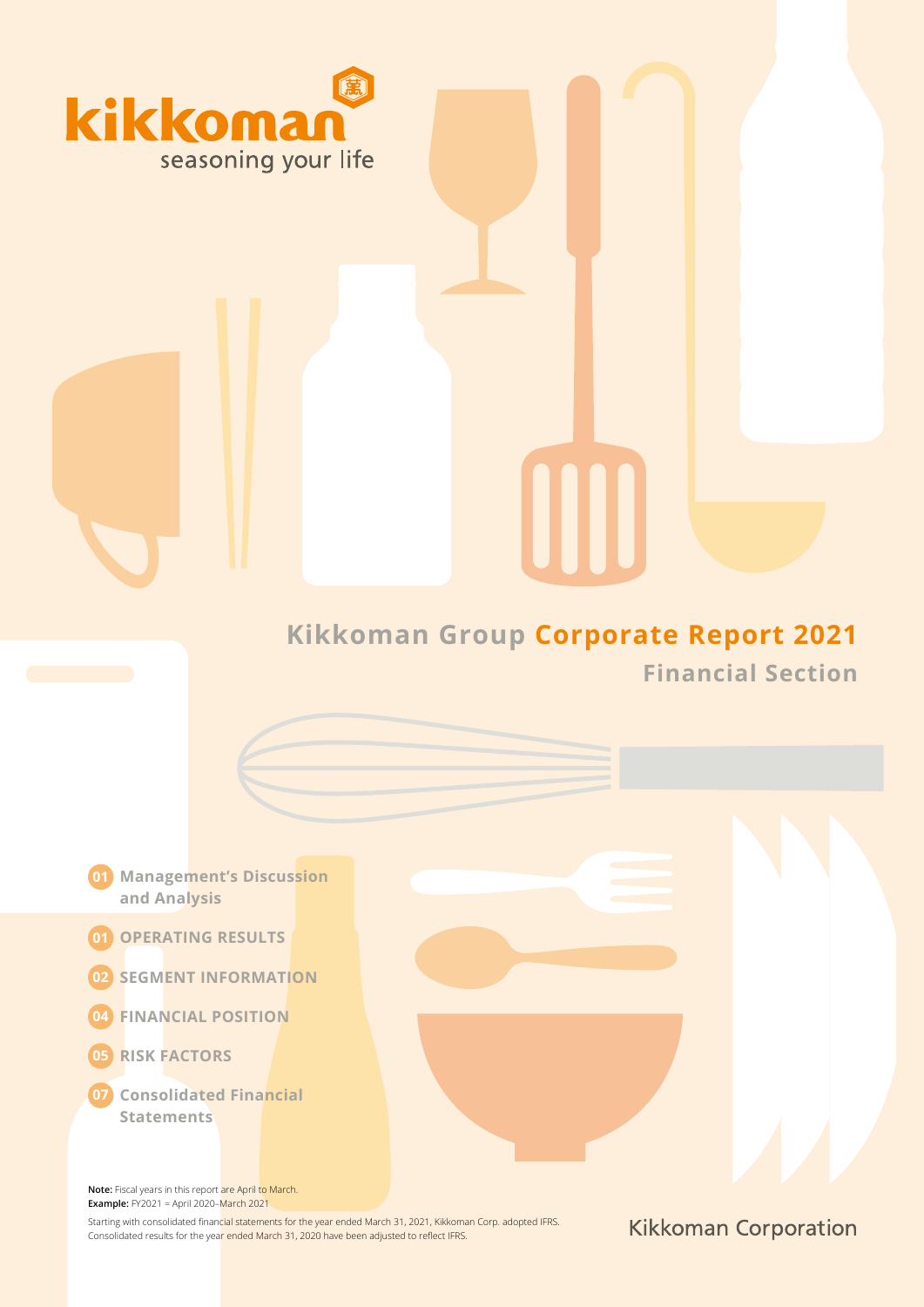# **Management's Discussion and Analysis**

# **OPERATING RESULTS**

Domestic Group sales declined in FY2021, ended March 31, 2021, with sales of food products, beverages, and liquor and wine falling below previous-year levels. Profits were up, however, boosted by lower selling expenses and a drop in the cost of raw materials, among other things. Overseas, performance in the food manufacturing and sales business was solid, and although sales were down in the Foods—Wholesale

business, overall sales and profits were up over the previous fiscal year.

As a result, revenue was down by ¥215 million to ¥439,411 million—roughly unchanged from the previous fiscal year—while business profit was up by ¥4,609 million, or 12.1%, to ¥42,650 million and profit attributable to owners of the parent rose by ¥4,332 million, or 16.1%, to ¥31,159 million.

#### **Revenue** (Millions of yen)

|                                        | 2021     | 2020      | Change    |           |
|----------------------------------------|----------|-----------|-----------|-----------|
| Domestic Foods-Manufacturing and Sales | ¥148,122 | ¥151,641  | ¥ (3,519) | $(2.3\%)$ |
| Domestic Others                        | 21,186   | 21,341    | (155)     | $(0.7\%)$ |
| Overseas Foods-Manufacturing and Sales | 100,832  | 95.323    | 5.508     | 5.8%      |
| Overseas Foods-Wholesale               | 198,332  | 200,128   | (1,795)   | $(0.9\%)$ |
| Adjustments                            | (29,061) | (28, 808) | (253)     |           |
| Consolidated                           | ¥439.411 | ¥439.627  | (215)     | $(0.0\%)$ |

**Business Profit** (Millions of yen)

|                                        | 2021    | 2020    |          | Change |
|----------------------------------------|---------|---------|----------|--------|
| Domestic Foods-Manufacturing and Sales | ¥11,631 | ¥11,252 | ¥<br>379 | 3.4%   |
| Domestic Others                        | 1.915   | 1.678   | 236      | 14.1%  |
| Overseas Foods-Manufacturing and Sales | 20.416  | 18,586  | 1.830    | 9.8%   |
| Overseas Foods-Wholesale               | 10,556  | 8.320   | 2.236    | 26.9%  |
| Adjustments                            | (1,869) | (1,795) | (74)     |        |
| Consolidated                           | ¥42.650 | ¥38.041 | ¥4.609   | 12.1%  |

#### **Revenue\***



## **Business Profit\***



# **Profit for the Year Attributable to Owners of the Parent\***



\* Net sales from FY2018 to FY2020 are based on Japanese GAAP.

\* Operating profit from FY2018 to FY2020 is based on Japanese GAAP.

\* Profit attributable to owners of parent from FY2018 to FY2020 is based on Japanese GAAP.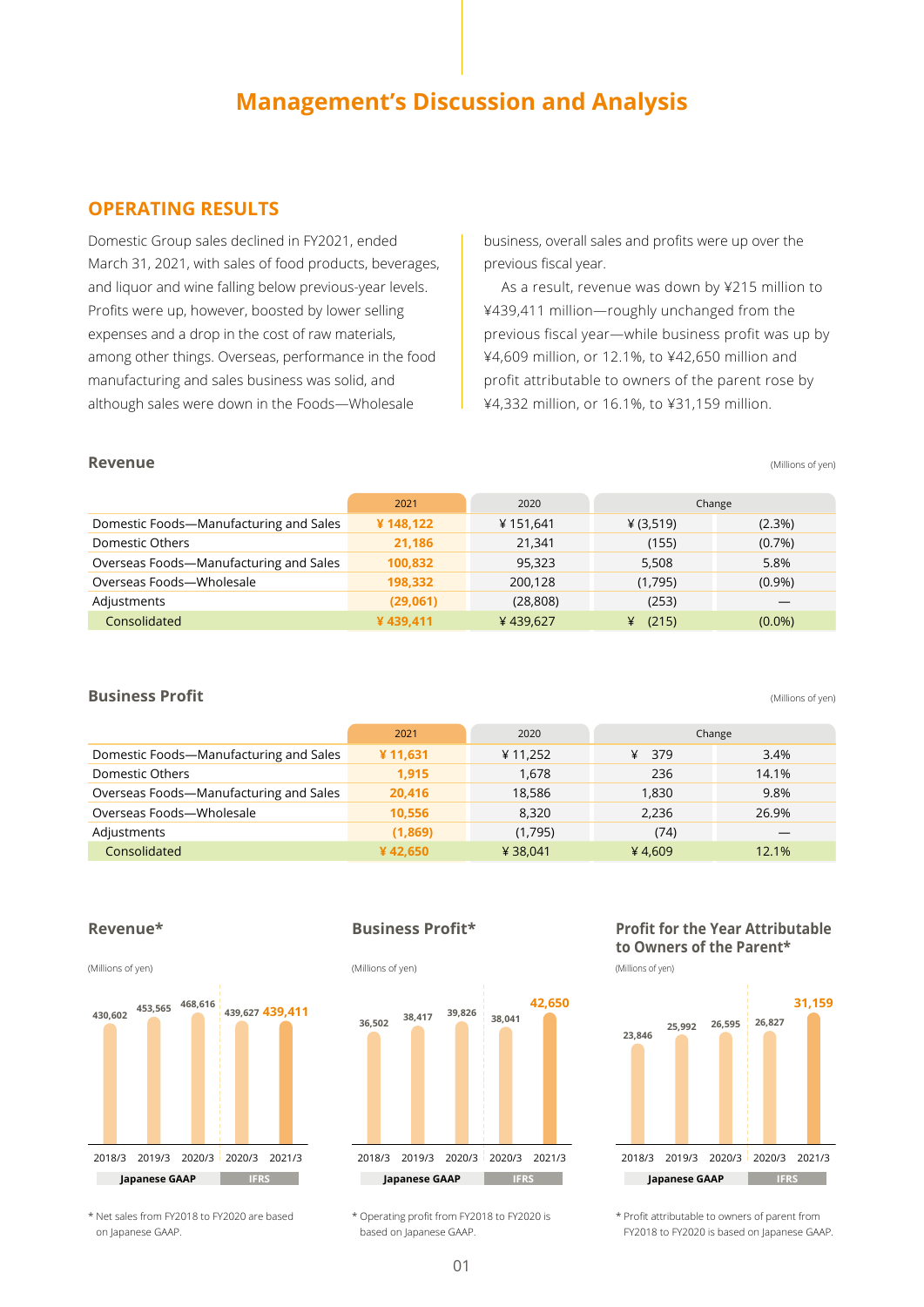# **SEGMENT INFORMATION**

# **Domestic Overseas**

#### **Foods—Manufacturing and Sales**

This business segment manufactures and sells the products listed below in the domestic market.

| Division                                  | <b>Main Products</b>                                                                                                          |  |
|-------------------------------------------|-------------------------------------------------------------------------------------------------------------------------------|--|
| <b>Soy Sauce Division</b>                 | • Soy sauce                                                                                                                   |  |
| <b>Food Products</b><br><b>Division</b>   | • Tsuyu (soy sauce soup base)<br>• Tare (dipping and marinade<br>sauces)<br>• Handy seasoning mixes<br>• Del Monte seasonings |  |
| <b>Beverages</b><br><b>Division</b>       | • Soy milk beverages<br>· Del Monte beverages                                                                                 |  |
| <b>Liquor and Wine</b><br><b>Division</b> | • Mirin (sweet sake for cooking)<br>Wines                                                                                     |  |

#### **Foods—Manufacturing and Sales**

This business segment manufactures and sells the products listed below in overseas markets.

| <b>Division</b>                       | <b>Main Products</b>                                 | <b>Main Region</b>                             |  |
|---------------------------------------|------------------------------------------------------|------------------------------------------------|--|
| <b>Soy Sauce</b><br><b>Division</b>   | • Soy sauce<br>· Teriyaki sauce                      | North America,<br>Europe,<br>Asia/Oceania      |  |
| <b>Del Monte</b><br><b>Division</b>   | • Canned fruits<br>• Canned corn<br>• Tomato ketchup | Asia/Oceania<br>(Excluding the<br>Philippines) |  |
| <b>Other Foods</b><br><b>Division</b> | • Health foods                                       | North America                                  |  |

## **Foods—Wholesale**

**Others This business segment purchases and sells oriental** food products in Japan and overseas.

This business segment covers the production and sale of clinical diagnostic reagents, hygiene inspection agents, processing enzymes and chemical products such as hyaluronic acid, as well as real estate rental, logistics and back-office support for the Kikkoman Group, and other businesses.



\* Ratios for each business in breakdown of revenue are after elimination of transactions between businesses.

#### **Business Profit Composition (FY2021)**



\* Breakdown of business profit includes an adjustment of -4.4% (-¥1,869 million) related to transactions between businesses.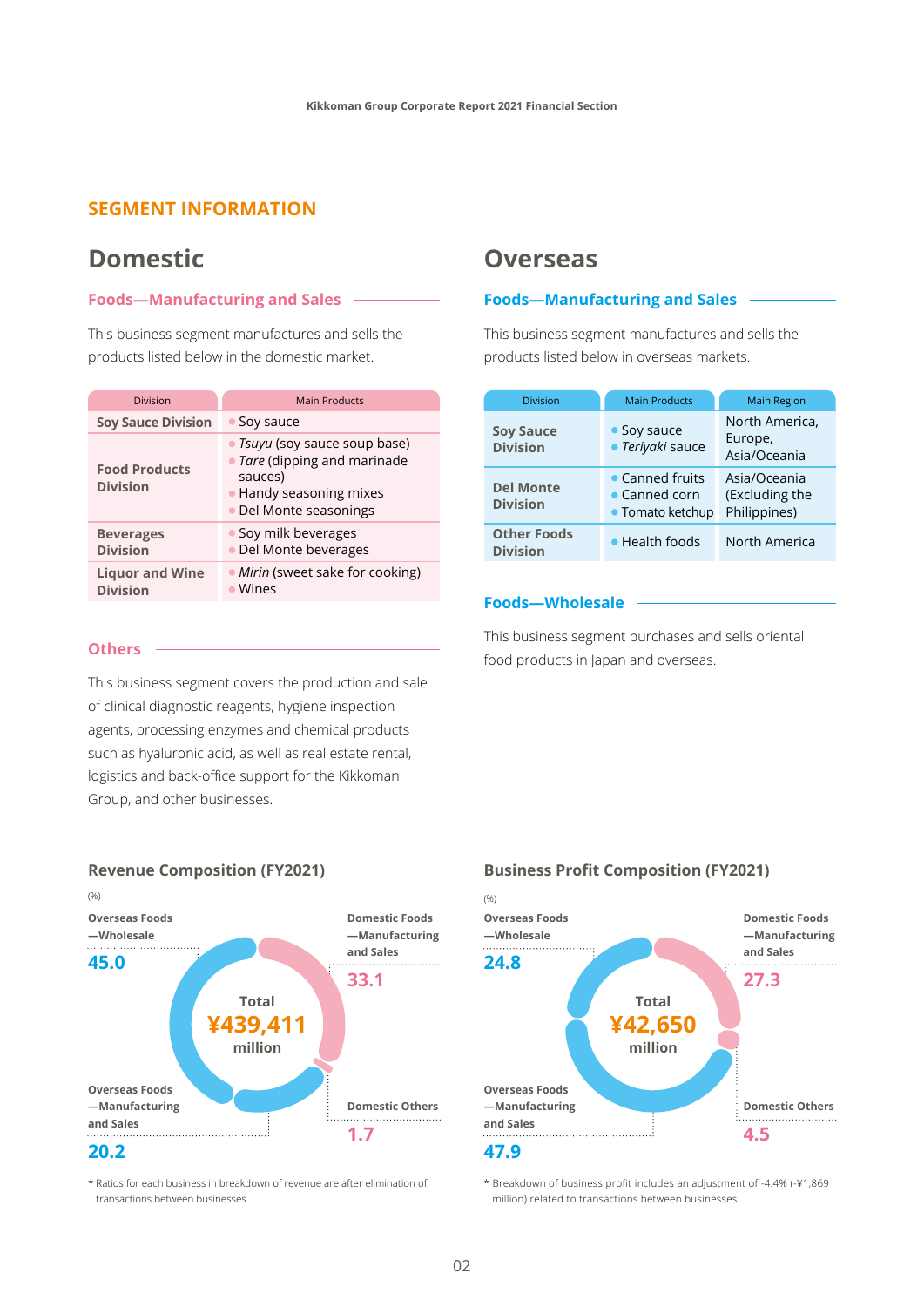#### **Foods—Manufacturing and Sales**

Revenue in this segment fell 2.3% to ¥148,122 million and business profit increased 3.4% to ¥11,631 million, with revenue decreasing and profits increasing year on year.

#### **Soy Sauce Division**

Sales of *Itsudemo Shinsen* series grew due to marketing activities centered on TV commercials reflecting growing recognition in the market of the product's added value. Sales of PET bottle products such as *Tokusen Maru Zaizu* also increased compared with the previous fiscal year. However, sales in the industrial-use and food serviceuse sectors declined compared with the previous fiscal year. As a result, revenue of the overall division decreased compared with the previous fiscal year.

#### **Food Products Division**

*Tsuyu* rose year on year as sales of condensed *tsuyu* products such as *Koidashi Hon Tsuyu* grew. In *tare*, although sales of the mainstay *Wagaya wa Yakinikuyasan* series were strong, sales in the industrial-use and food service-use sectors were weak, so sales declined compared with the previous fiscal year. Sales of the *Uchi no Gohan* series (handy Japanese-style seasoning mixes) decreased compared to the previous year. In Del Monte seasonings, although sales grew in the home-use sector, sales in the industrial-use and food service-use sectors declined compared with the previous fiscal year. As a result, revenue of the overall division decreased compared with the previous fiscal year.

#### **Beverages Division**

Amid rising interest in healthy lifestyles, the number of consumers using soy milk as a cooking ingredient as well as a beverage increased, driving higher sales of plain soy milk products. Due to the impact of the COVID-19 pandemic, however, sales of prepared soy milk 200ml, a mainstay product, were sluggish, remaining roughly on par with the previous fiscal year. In Del Monte beverages, sales fell year on year due to weak sales of fruit juice products. As a result, revenue of the overall division decreased compared with the previous fiscal year.

#### **Liquor and Wine Division**

Due to rising demands in the home-use sector, highvalue-added products such as *Komekoji Kodawarijikomi Hon Mirin* (premium sweet sake for cooking) and *Noukou Jukusei Hon Mirin* (well-aged sake for cooking) were strong, products in large containers for food service and industrial users were weak. As a result, sales

**DOMESTIC DOMESTIC** of *Hon Mirin* declined year on year. Sales of wine declined due to weak demands of hotels and restaurants. As a result, revenue of the overall division decreased compared with the previous fiscal year.

#### **Others**

Revenue in this segment fell 0.7% to ¥21,186 million but business profit increased 14.1% to ¥1,915 million, with revenue decreasing and profits increasing year on year.

In the chemical products category revenue increased compared with the previous fiscal year. Although sales of clinical diagnostic enzymes declined, sales of hygiene monitoring were strong. Sales of logistics category fell. As a result, revenue of the overall division decreased compared with the previous fiscal year.

# **OVERSEAS**

#### **Foods—Manufacturing and Sales**

Revenue in this segment rose 5.8% to ¥100,832 million and business profit increased 9.8% to ¥20,416 million, with revenue and profits both increasing year on year.

#### **Soy Sauce Division**

In North America, we pursued business development based on the Kikkoman brand mainly in the home-use sector, and enhanced the lineup of mainstay soy sauce products as well as other products such as soy saucebased seasonings. As a result, sales in North America increased from the previous fiscal year. In the European market, sales increased year on year, reflecting a strong performance in key markets such as U.K. and Germany. In Asia/Oceania, although sales fell in China due to the pandemic of COVID-19, sales in Southeast Asia and Australia rose. As a result, revenue in the overseas Soy Sauce Division increased compared with the previous fiscal year.

#### **Del Monte Division**

This division manufactures and sells items such as canned fruit, corn products, and tomato ketchup in the Asia/Oceania region. Due to big impacts from international traffic restrictions caused by COVID-19, recovery in the food service sector were delayed. As a result, overall revenue of this division decreased year on year.

#### **Other Foods Division**

This division manufactures and sells health food products, mainly in the North American market. Overall revenue of this division decreased year on year.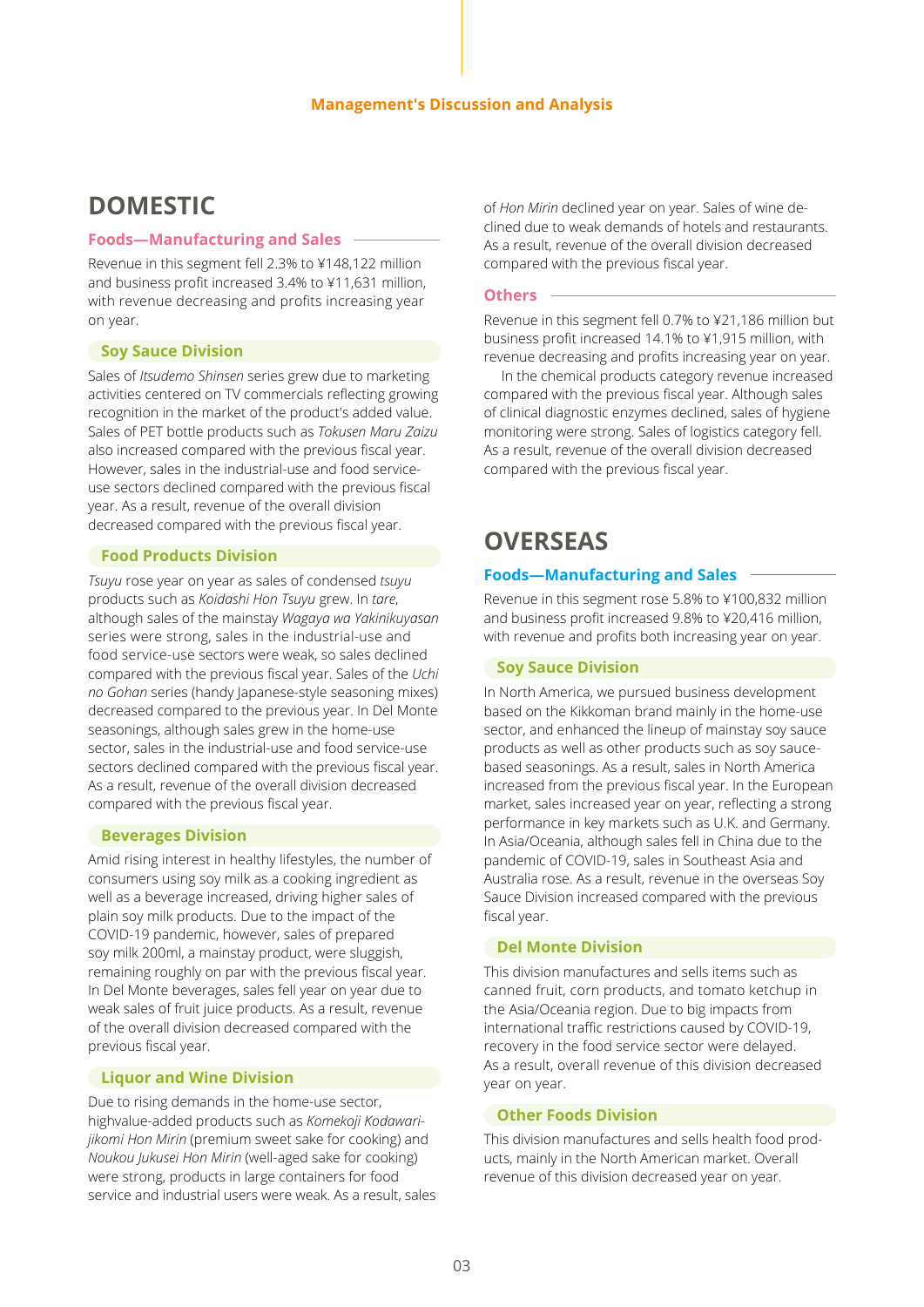Revenue in this segment fell 0.9% to ¥198,332 million while business profit increased 26.9% to ¥10,556 million, with revenue decreasing and profits increasing year on year.

Sales in North America decreased year on year due

**Foods—Wholesale Exercise 2018** to a sharp decline in the restaurant industry. Sales in Europe decreased for the same reason. Sales in Asia/ Oceania increased for reasons such as a consolidation of a group company in Taiwan in the second quarter. As a result, revenue in this segment was almost the same as the previous fiscal year.

## **FINANCIAL POSITION**



● Operating cash flow ● Investing cash flow ● Financing cash flow

#### **ASSETS**

Current assets as of March 31, 2021 increased by ¥32,631 million from the end of the previous fiscal year, mainly reflecting an increase in cash and cash equivalents. Non-current assets increased by ¥7,178 million, due mainly to an increase in other financial assets and employee defined benefit assets. As a result, total assets were ¥438,508 million, an increase of ¥39,810 million from the end of the previous fiscal year.

#### **LIABILITIES**

Current liabilities as of March 31, 2021 increased by ¥4,579 million from the end of the previous fiscal year. This was mainly due to an increase in trade and other payables. Non-current liabilities were down by ¥740 million, mainly as a decrease in employee defined benefit liabilities offset an increase in deferred tax liabilities. As a result, total liabilities were ¥124,993 million, an increase of ¥3,838 million from the end of the previous fiscal year.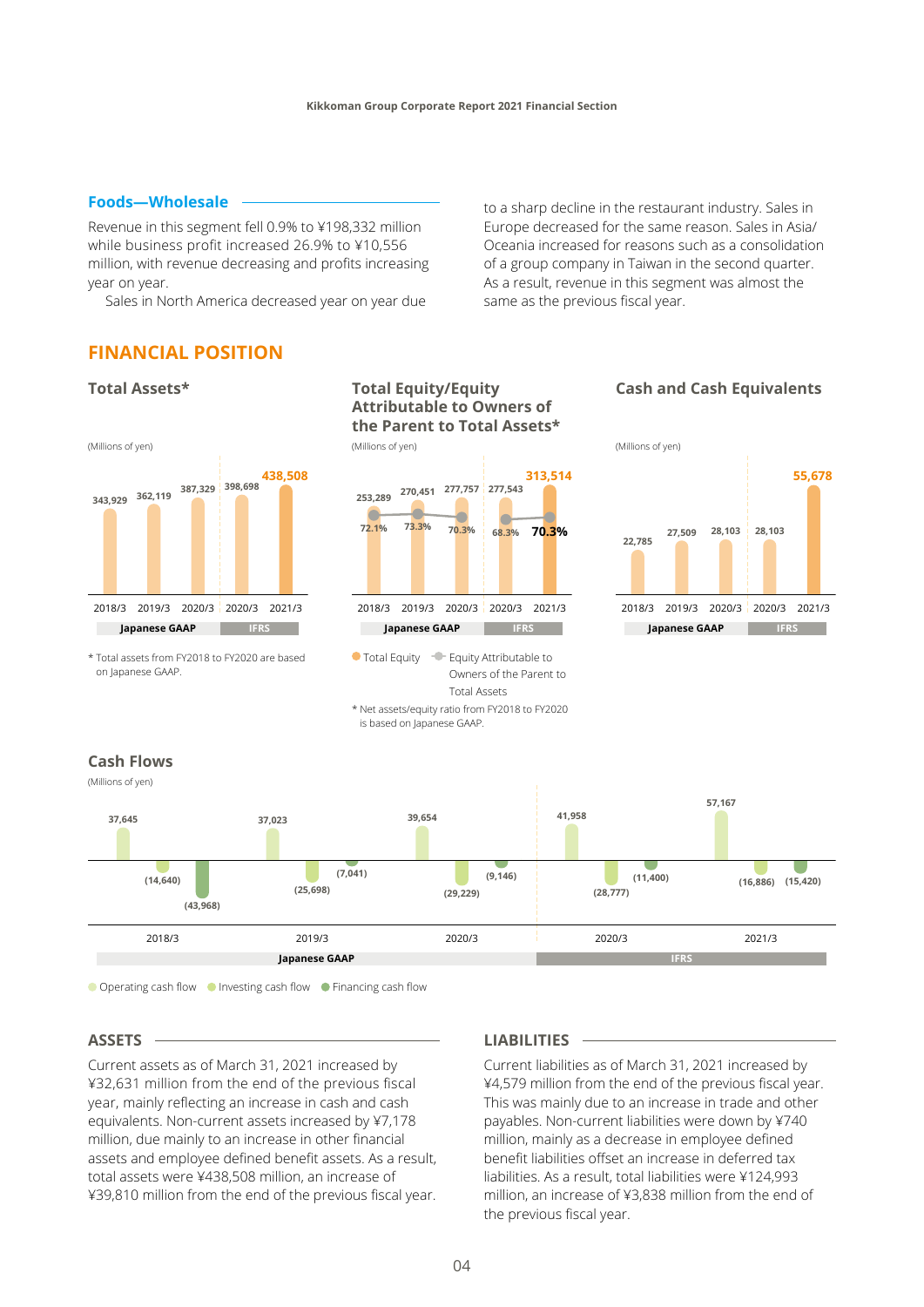#### **Management's Discussion and Analysis**

#### **EQUITY**

Equity as of March 31, 2021 increased by ¥35,971 million from the end of the previous fiscal year. This was mainly due to increases in retained earnings and the exchange differences on translation of foreign operations. As a result, total equity was ¥313,514 million, and the ratio of equity attributable to owners of the parent to total assets was up 2.0% to 70.3%.

#### **CASH FLOWS**

Cash and cash equivalents were ¥55,678 million as of March 31, 2021, an increase of ¥27,574 million compared with the end of the previous fiscal year.

Details of cash flow positions in each type of activity and the major contributing factors during the fiscal year under review are described as follows:

### **Cash Flows from Operating Activities**

Net cash provided by operating activities was ¥57,167 million, an increase of ¥15,209 million from the previous fiscal year. This mainly reflected an increase in cash provided from profit before income taxes and decreases in trade and other receivables and inventories.

#### **Cash Flows from Investing Activities**

Net cash used in investing activities was ¥16,886 million, mainly reflecting cash used for the acquisition of property, plant and equipment.

#### **Cash Flows from Financing Activities**

Net cash used in financing activities was ¥15,420 million, mainly reflecting cash used for dividends paid and for the repayment of lease obligations.

# **RISK FACTORS**

Listed below are the main business and accounting risks faced by the Kikkoman Group that could have a significant impact on investor decisions. Kikkoman's Group Management Committee analyzes and examines the Group's risks and screens for material risks. Forward-looking statements in this report are based on information available to the Kikkoman Group as of June 22, 2021.

#### **Risks Related to the Social Environment**

#### **1. Natural disasters and other events**

The Group has production sites in North America, Europe and Asia, as well as in Japan, based on the principle of manufacturing products in local markets. To prepare for unforeseen events, the Group has formulated a Business Continuity Plan (BCP). The Group conducts training and reviews the plan as appropriate.

However, damage caused by natural disasters such as earthquakes, hurricanes, droughts and severe rain storms, or major accidents and other events that lead to the suspension of production activity, supply-chain disruption or other conditions that exceed the Group's forecasts, could have an impact on the Kikkoman Group's business results and financial position.

## **2. Fluctuations in raw material prices**

The Group formulates budgets that factor in the impact of fluctuations in crude oil prices and prices for international commodities such as soybeans and wheat, which are used in soy sauce, soy milk and other mainstay Kikkoman products, allowing the Group to monitor and respond to the monetary impact of price fluctuations on a monthly basis. However, a sharp increase in prices due to larger-than-expected market fluctuations, production shortages caused by abnormal weather, cold summers, warm winters and other changes in the climate, or other similar events, could have an impact on the Kikkoman Group's business results and financial position.

#### **3. Social and economic disruption**

The Group operates in many regions worldwide, including North America, Europe and Asia, as well as Japan, allowing the Group to spread the risk of fluctuations in regional economies. However, global pandemics such as COVID-19 or major social or economic disruption caused by political upheaval, terrorist incidents, armed conflict, rapid changes in the market environment, or other similar events in regions where the Group operates, could have an impact on the Kikkoman Group's business results and financial position.

### **Risks Related to the Business Environment**

#### **1. Changes in the competitive environment**

The Group formulates medium- and long-term management plans based on projections for trends related to society, consumers, competitors and other factors. The Group also uses its research and development system to create innovative technologies. However, developments in the operating environment, such as changes in the values and preferences of consumers over the medium term, the emergence of new competitors, or dramatic improvements in the quality of products sold by competitors, or innovations in information technology, could depress demand for the Group's products and services, which could have an impact on the Kikkoman Group's business results and financial position.

#### **2. Response to global environmental issues**

The Group is addressing environmental issues based on its Long-term Environmental Vision. However, amid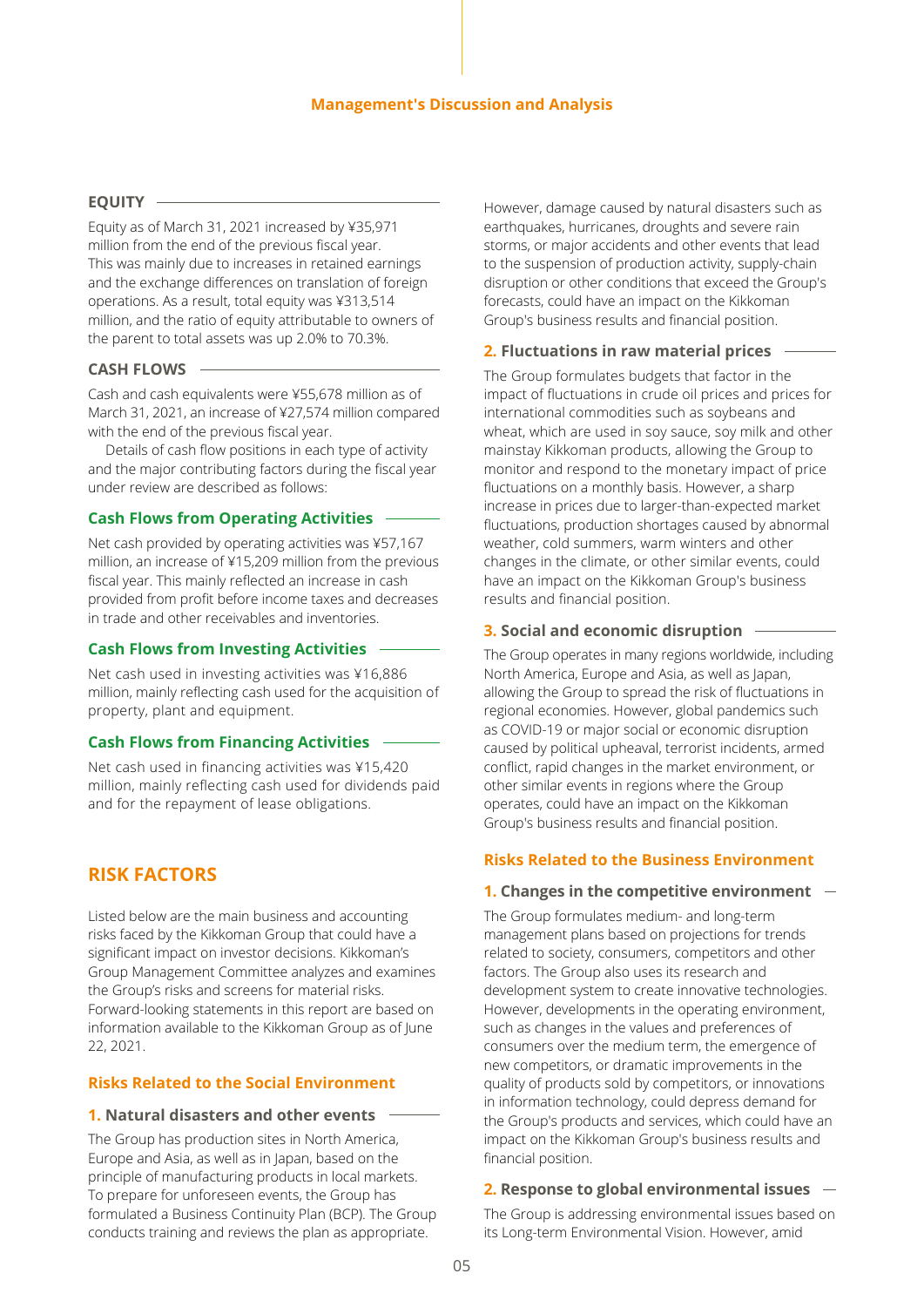rising international interest in the environment, an insufficient response to these issues could lead to limits on production volume, financial penalties or other restrictions, or a loss of public trust, which could have an impact on the Kikkoman Group's business results and financial position.

# **Risks Related to Compliance**

#### **1. Compliance**

The Group is subject to various legal regulations in Japan, such as the Food Sanitation Act, Product Liability Act and Antimonopoly Act, as well as legal regulations in other countries where it operates. The Group has established the Kikkoman Group Code of Conduct, conducts training to ensure compliance, and takes other steps to raise awareness of and rigorously enforce compliance. The Group has also established and operates internal control systems in each business process. However, changes to legal regulations, a tighter regulatory framework or other developments that make it harder to maintain existing business approaches or product specifications, or business conduct that infringes laws and regulations or is inconsistent with social obligations, could have an impact on the Kikkoman Group's business results and financial position.

### **2. Infringement of intellectual property rights and copyrights**

The Group secures patents, utility model rights, trademarks and other protections as needed for technologies developed within the Group. The Group regards these rights as an important management resource with many benefits for its business. As such, the Group has a specialist division that is responsible for rigorously managing its rights, including confirming that the Group does not infringe product manufacturing methods patented by other companies. However, similar products made by other companies, superior technologies developed by other companies, or legal disputes with other companies related to the infringement of intellectual property rights or other matters, could have an impact on the Kikkoman Group's business results and financial position.

#### **Risks Related to Information Systems and Information Security**

The Group operates IT systems in product development, manufacturing, logistics, sales and other operational areas, and retains important information related to Group management, companies and individuals. The Group takes steps to protect and preserve this data and rigorously enforces the use of its information management system. However, power failures, disasters, software or equipment defects, computer viruses, unauthorized access or other events that

exceed the Group's forecasts, could lead to IT system failures, data leaks, data falsification or other damage, which could have an impact on the Kikkoman Group's business results and financial position.

### **Risks Related to Food Safety**

The Group believes that its fundamental mission is to ensure reliable supplies of safe, high-quality products. As such, the Group has established the Kikkoman Group Quality Policy and is working to reinforce its quality assurance system and quality management system. However, product-related accidents, including random events, which exceed the scope of measures being taken by the Group, could have an impact on the Kikkoman Group's business results and financial position.

#### **Risks Related to Human Resources**

The Group aims to increase labor productivity through capital investment, operational efficiency improvements and other measures, while also working to attract and train human resources with advanced skills in each country and for each job type. However, difficulties securing the necessary personnel due to a decline in the working population in Japan and sharply rising labor costs in other countries worldwide could interfere with business execution or business expansion, which could have an impact on the Kikkoman Group's business results and financial position.

## **Risks Related to Finances**

#### **1. Exchange rate fluctuations**

The Group's Medium-Term Management Plans, budgets and earnings forecasts are formulated based on assumptions for exchange rate fluctuations and other risks. However, larger-than-expected fluctuations in exchange rates that lead to steep increases in the price of raw materials and products procured in foreign currencies, or that result in nominal declines in earnings at overseas subsidiaries and equity-method affiliates when converted into Japanese yen, could have an impact on the Kikkoman Group's business results and financial position.

#### **2. Asset impairment accounting**

In line with the Group's decision-making guidelines for investment, the Board of Directors is required to approve investments in new businesses, capital investment, M&A deals and other items where the investment amount exceeds a certain level, taking into account expected returns on investment and other factors. However, asset impairment accounting may be applied to such investments in the event that earnings and returns do not meet expectations at the time the investment is approved, which could have an impact on the Kikkoman Group's business results and financial position.